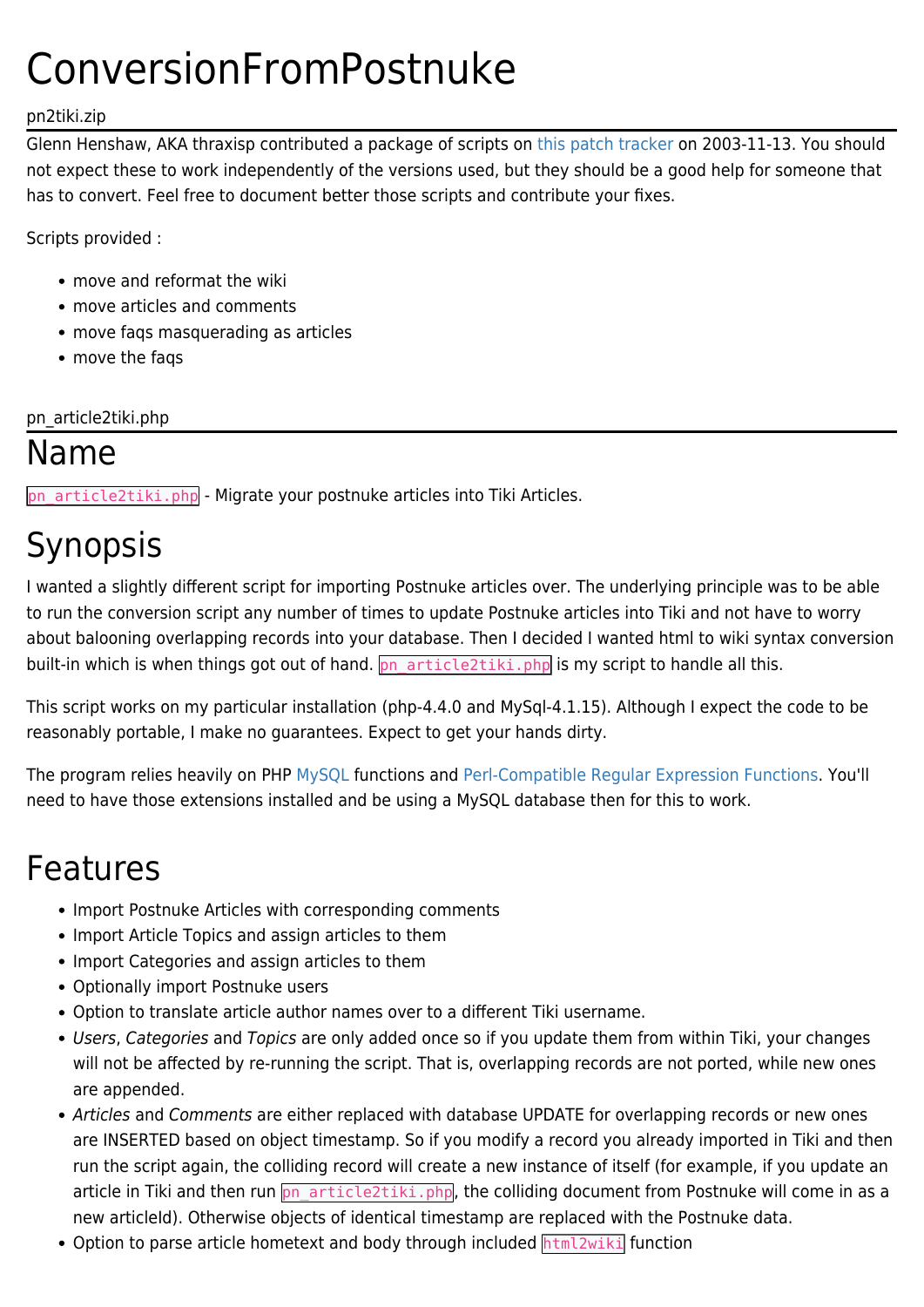- o html2wiki function recognizes tags to passthru data you don't want converted. If you surround a portion of your Postnuke article with <!noconversion> <!/noconversion> tags, it will not be parsed by the html to wiki translator. This is particuilarly useful for complex html syntax (eg. layered tables) that the **html2wiki** function is likely to mutilate.
- Handled Conversion Rules:
	- **Bulleted/Enumerated Lists**
	- Break and paragraph tags
	- **Bold, Italic and Bold/Italic types**
	- **Blockquote and monospaced text**
	- Horizontal rules
	- **Rudimentary tables**
	- **External links**
	- **Image references**
	- Ampersand entities: lt, gt, amp, quot, nbsp

#### Installation

**MAKE A BACKUP OF YOUR DATABASE.** Seriously. There's no guarantee that the script won't munge everything.

Unzip pn\_article2tiki.tgz into a directory you can point your browser to. I strongly suggest you secure this directory (eg. user authentication). It will soon contain a config file with your database password in clear text. (You could also dump the files in some private directory and parse it by php manually but the output won't be as pleasant).

Edit the pn\_article2tiki\_cfg.php file. You'll basically need to change just about every line to properly configure the script for your system. The file comments will tell you what to do.

Point your browser to pn\_article2tiki.php. Perhaps it will work.

After the script has run, you must manually:

- Assign users to any groups you want them to belong to.
- Assign any special permissions to categories that should have them.
- Upload images to Article Topics if desired.
- Manually update user info. The only information imported over is the username, password and email address.

#### Known Bugs

- If there are any articles posted at exactly the same time, only one will be transferred over (in my installation this wasn't anything to be worried about).
- Extraneous linebreaks may appear in some places
- Handling of carriage returns (\r's) and linefeeds (\n's) was messy and may not be the most portable code.